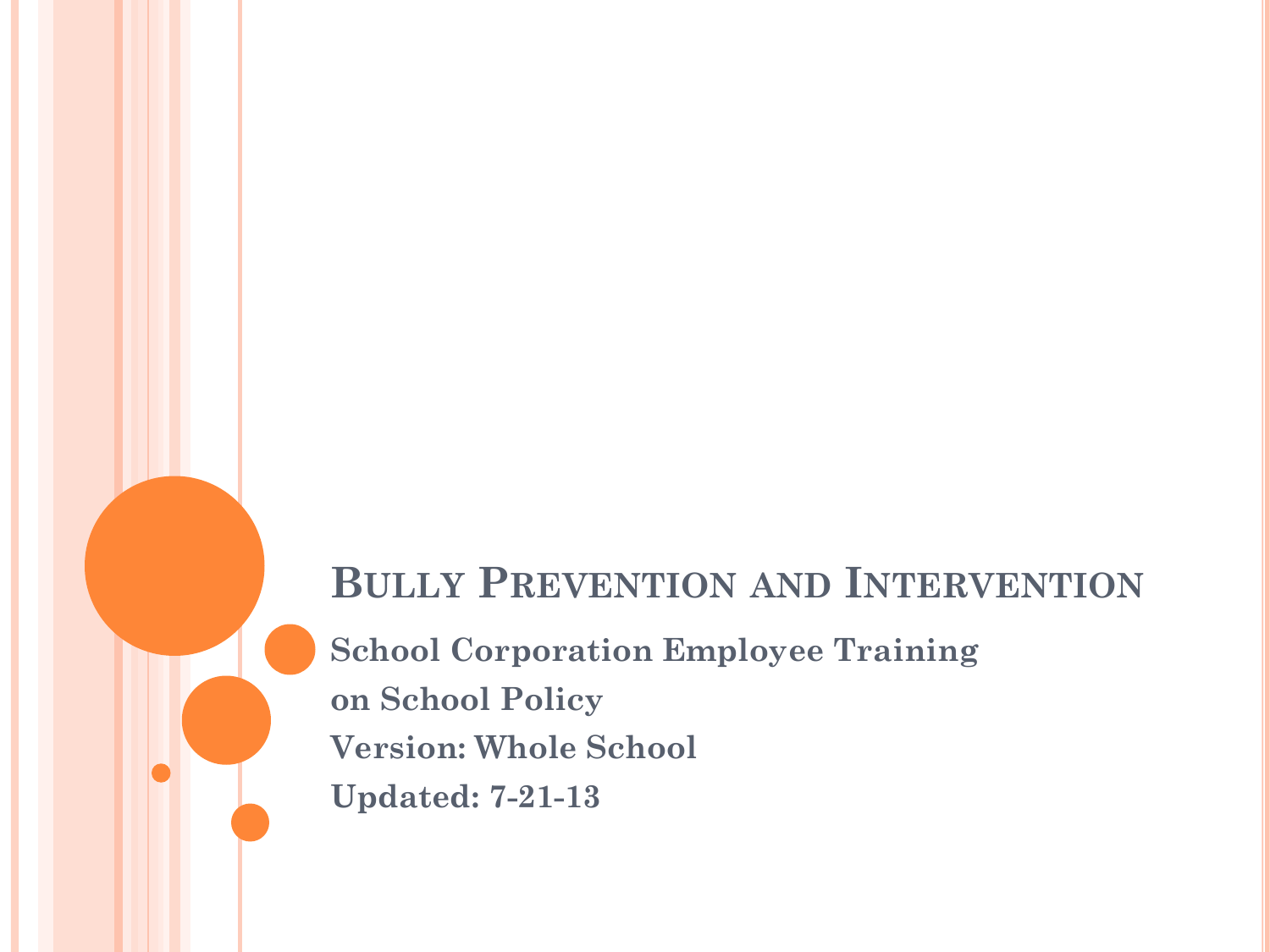# PART 1: INFORMATION SPECIFIC TO HEA 1423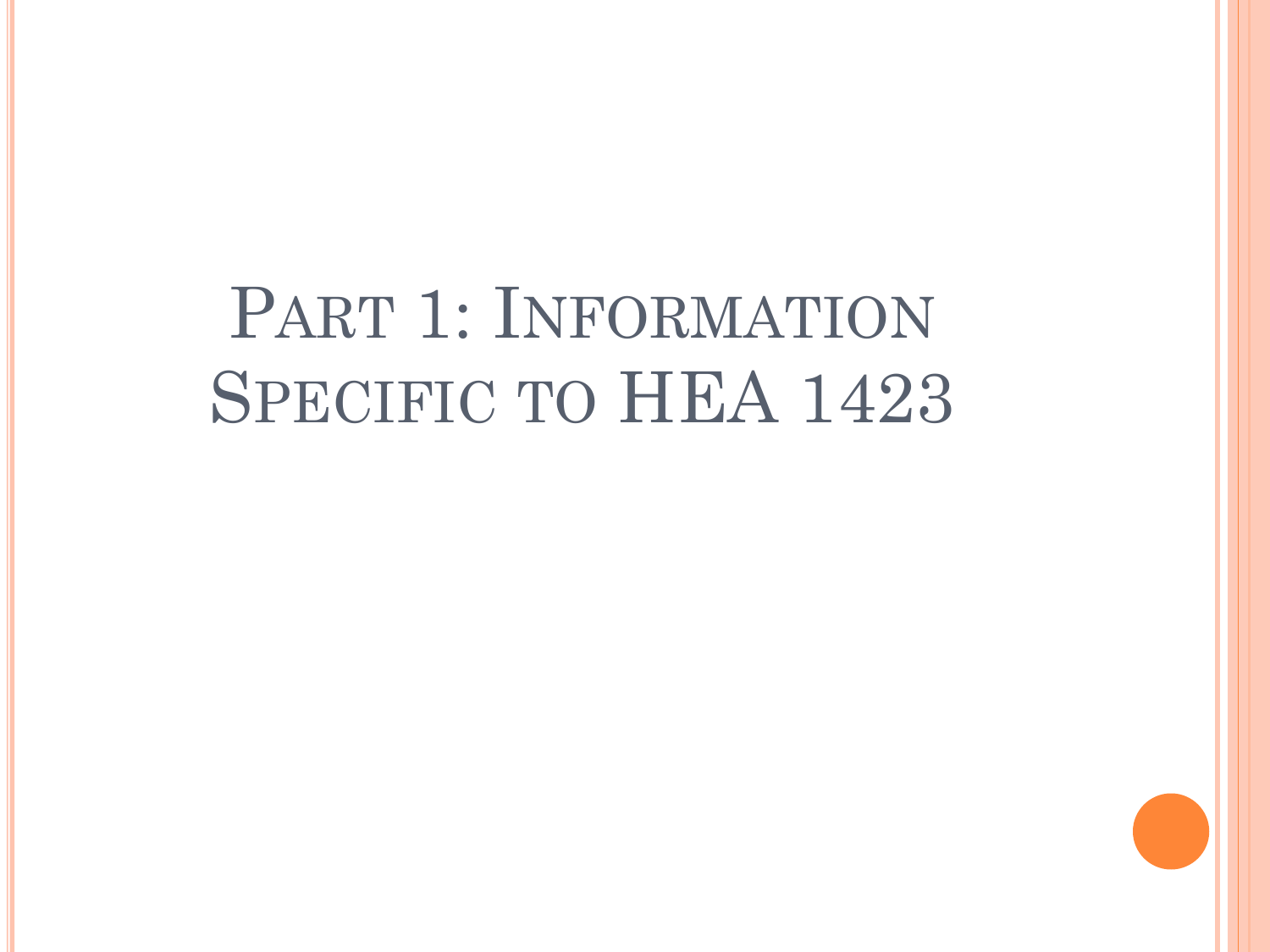# BULLYING PREVENTION AND THE LAW

#### **Bullying is defined for Indiana schools in HEA 1423**

- IC 20-33-8-0.2 "Bullying" means:
- ➢ Overt (intentional) unwanted, repeated acts or gestures including:
	- ➢ *Verbal or Written communication*, or *images* transmitted in any manner (including digitally or electronically)
	- ➢ *Physical acts* committed, *aggression*, or *any other behaviors* that are committed by a student or group of students against another student *with the intent to*
		- ➢ **Harass, ridicule, humiliate, intimidate, or harm** the targeted student and
		- ➢ Create for the targeted student **an objectively hostile school environment**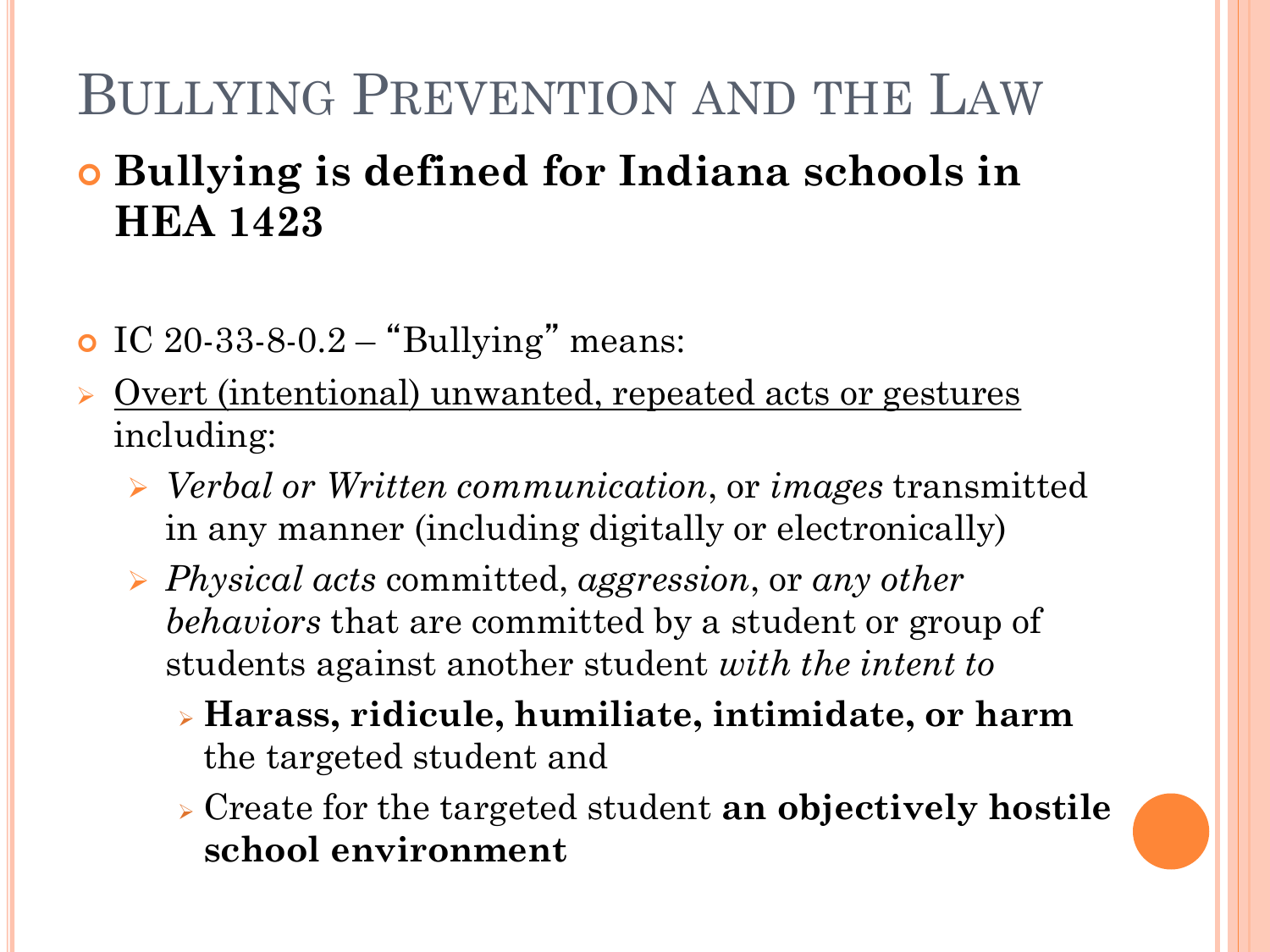#### **BULLYING IS DEFINED FOR INDIANA SCHOOLS IN HEA 1423 (CONT.)**

- IC 20-33-8-0.2 (continued )- an "*objectively hostile learning environment*" :
	- ➢ places the targeted student in *reasonable fear or harm*  to the to the targeted student' s **person or property**;
	- ➢ has a *substantially detrimental effect* on the targeted student' s **physical or mental health**;
	- ➢ has the *effect of substantially interfering* with the targeted student' s **academic performance**; **OR**
	- ➢ has the *effect of substantially interfering* with the targeted student's ability to **participate in or benefit from the services, activities, and privileges provided by the school**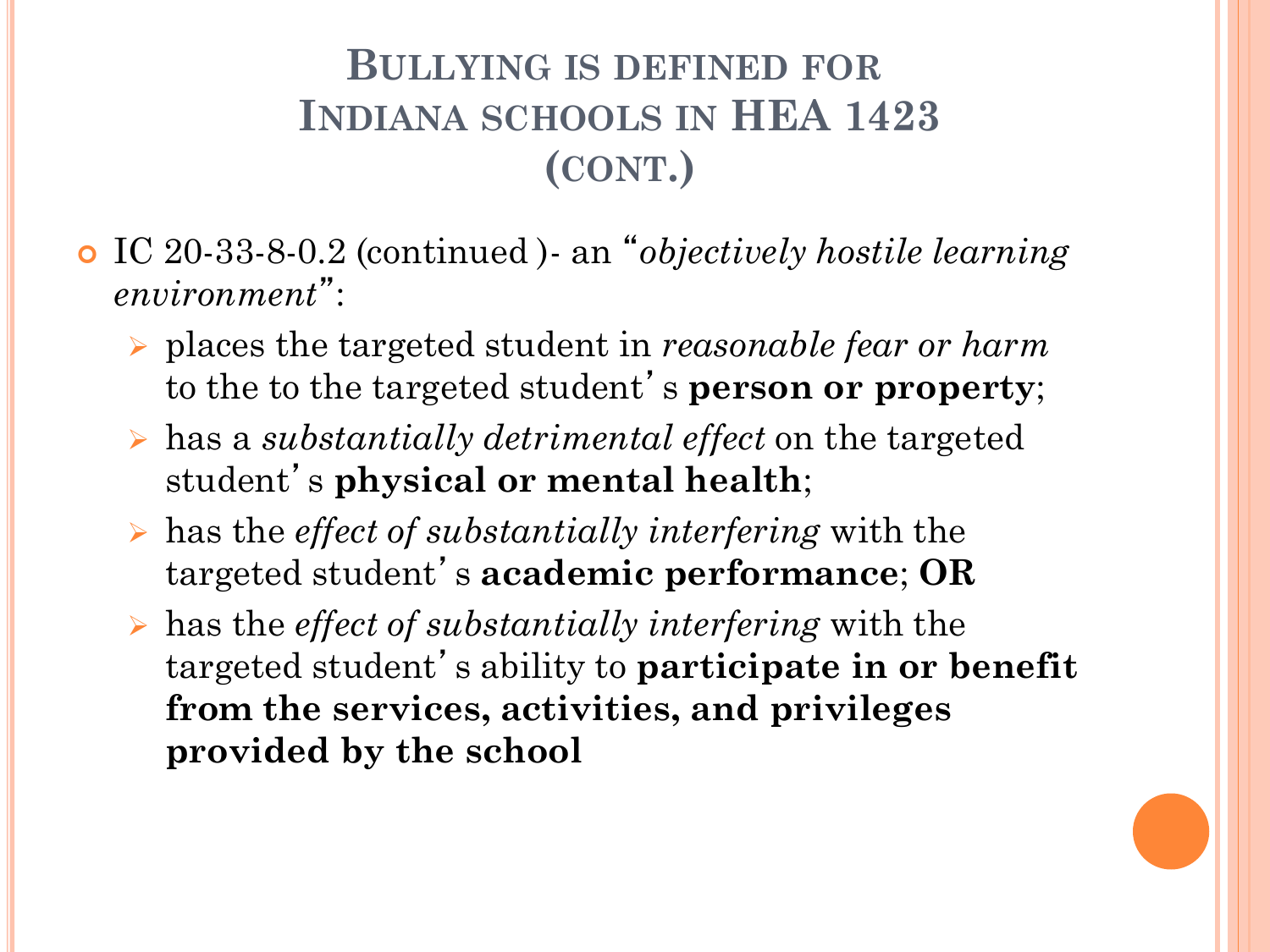#### **IDENTIFICATION OF BULLYING IN THE SCHOOL SETTING**

- Bullying behavior must be identified using *all* of the components of the definition in HEA 1423:
	- Repeated behavior
	- Intention to cause harm
	- Creation of "objectively hostile learning environment" (Imbalance of Power)
- Schools should include in their education, policies, and procedures ways to help students and staff identify when a situation is **NOT** bullying
	- Peer conflict
	- Horseplay
	- Fighting
		- *Bullying is considered to be a form of abuse – mutual conflict where both parties participate equally is not considered Bullying*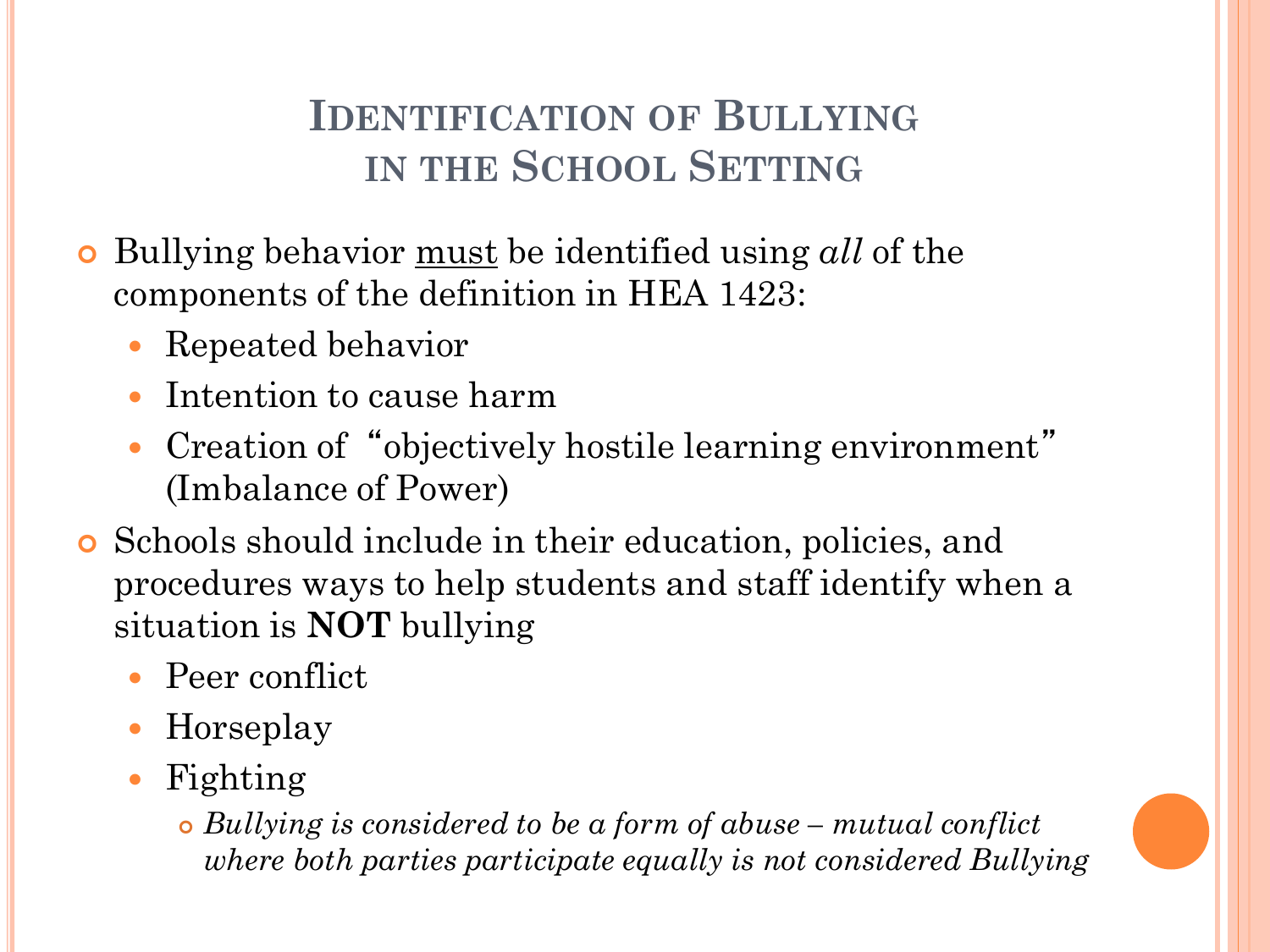#### **IDENTIFICATION OF BULLYING IN THE SCHOOL SETTING**

- Relevant data collection and appropriate intervention in the area of bullying is *strongly dependent* upon the accurate assessment and identification of an incident as bullying or NOT bullying
	- Include a way for students and staff to indicate whether the incident being reported **meets the definition** of bullying in your school policy
	- **Clearly inform** students, staff, and parents when an incident reported *does not meet the definition* of bullying and why not
	- **Educate** students and parents on the *differences* between **bullying and other types of conflict** whenever you have the opportunity
	- Promote your clear and consistent evaluation of bullying reports and *ALWAYS follow through* on policies and procedures regarding bullying reporting and intervention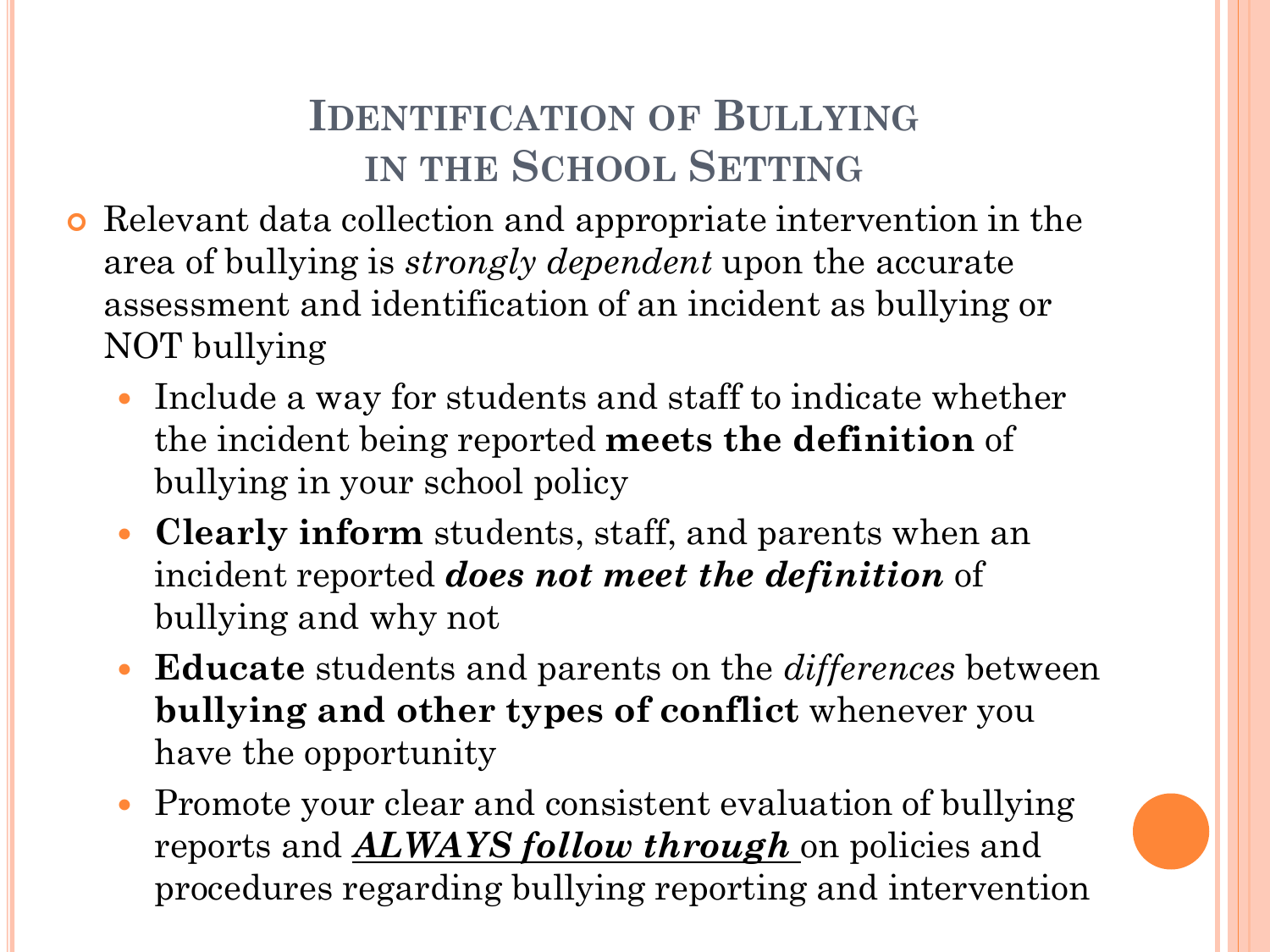### REQUIREMENTS FOR LOCAL SCHOOLS (CONT.)

- ➢ School policies and procedures related to bullying "may be applied *regardless of the physical location in which the bullying behavior occurred*, whenever:
	- ➢ *the individual committing the bullying* behavior and *any of the intended targets* of the bullying behavior **are students attending a school**  within the school corporation; and
	- ➢ *disciplinary action is reasonably necessary* to **avoid substantial interference with school discipline** or to *prevent an unreasonable threat to the rights of others* to a **safe and peaceful learning environment**."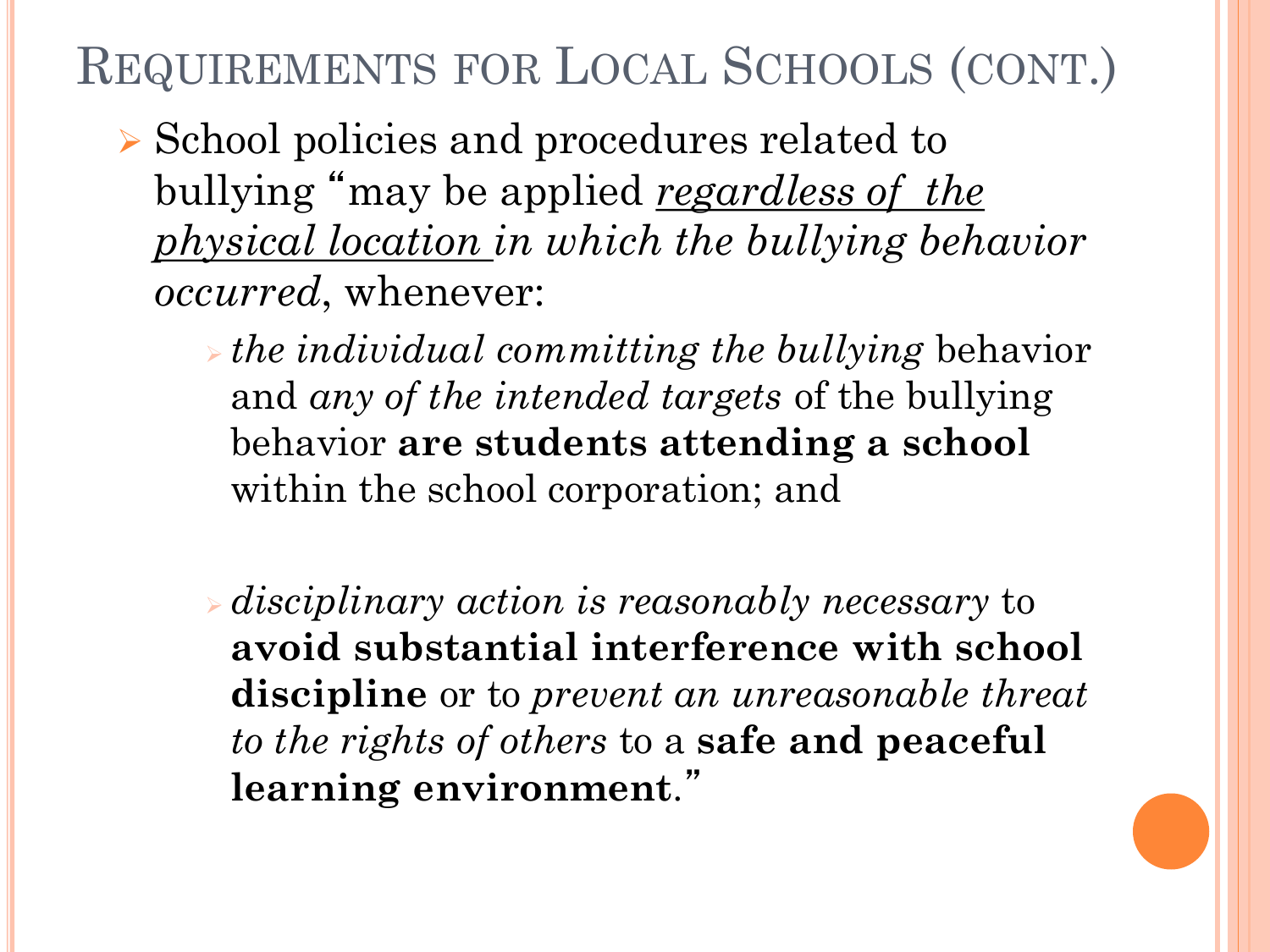### TYPES OF BULLYING (CATEGORIES OF BULLYING FOR IDOE REPORTING REQUIREMENTS)

Physical

Verbal

Social/Relational

Electronic or Written Communication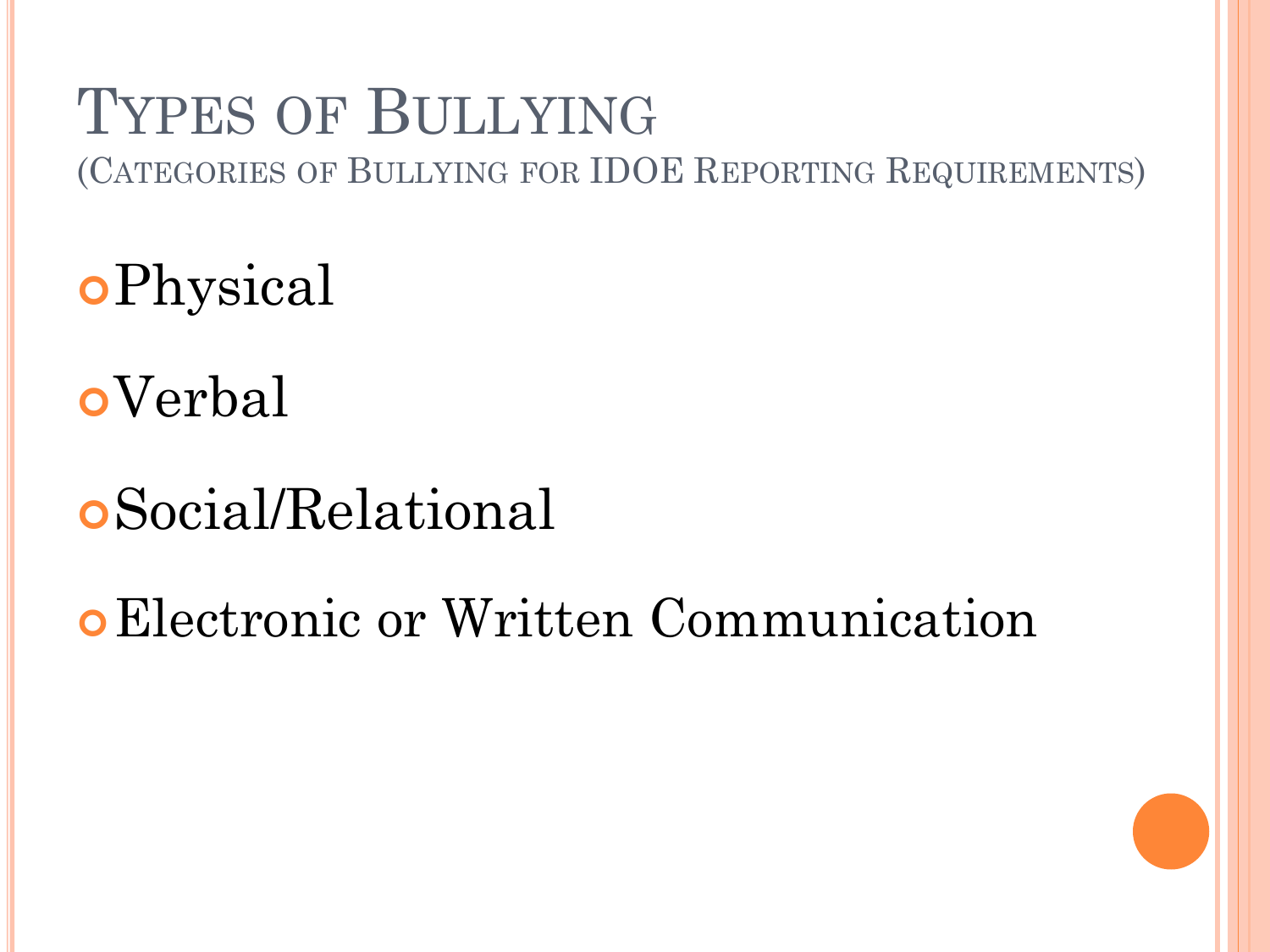# REQUIREMENTS FOR THE DOE

*Training and Support for School Safety Specialists and Safe School Committees* in order to

- ➢ *assist* schools in the development of **policies, procedures , and intervention programs** that address bullying prevention locally;
- ➢ identify specific **categories of types of bullying for identification and** *reporting* of bullying incidents
- ➢ share guidelines for bullying prevention programming that include **age-appropriate, research-based information**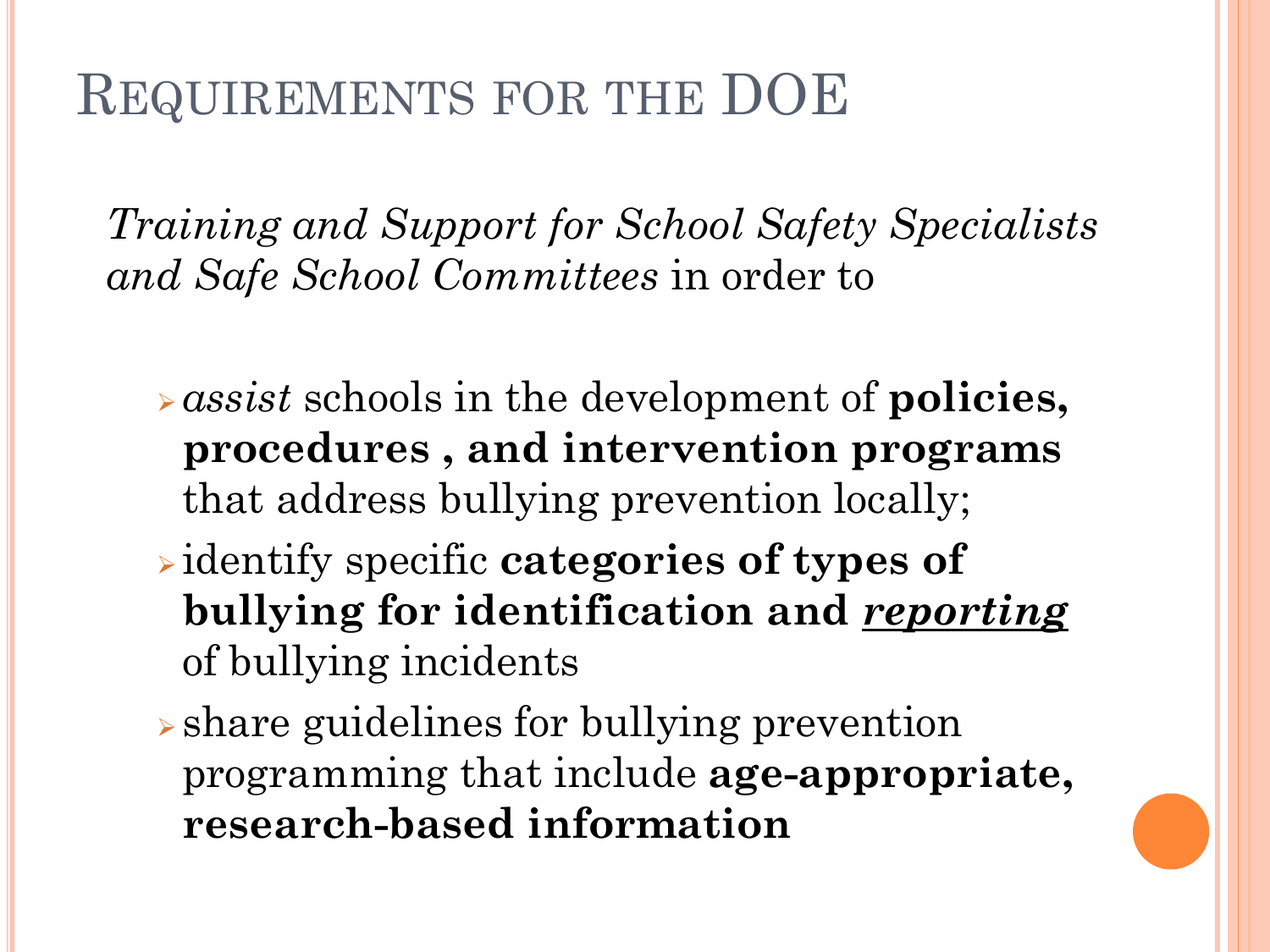### REQUIREMENTS FOR LOCAL SCHOOLS

- ➢ School corporations *shall establish discipline procedures*  that **prohibit bullying** and include provisions concerning **education, parental involvement, and interventions**.
- ➢ School corporations *shall establish a detailed procedure*  for the **expedited investigation of incidents of bullying**
- ➢ School corporations *shall provide training* to **all employees and volunteers who have direct, ongoing contact with students**
- ➢ *No later than October 15th of each year,* each public school *shall provide age appropriate, research based instruction* focusing on **bullying prevention** for *all students in grades 1 through 12*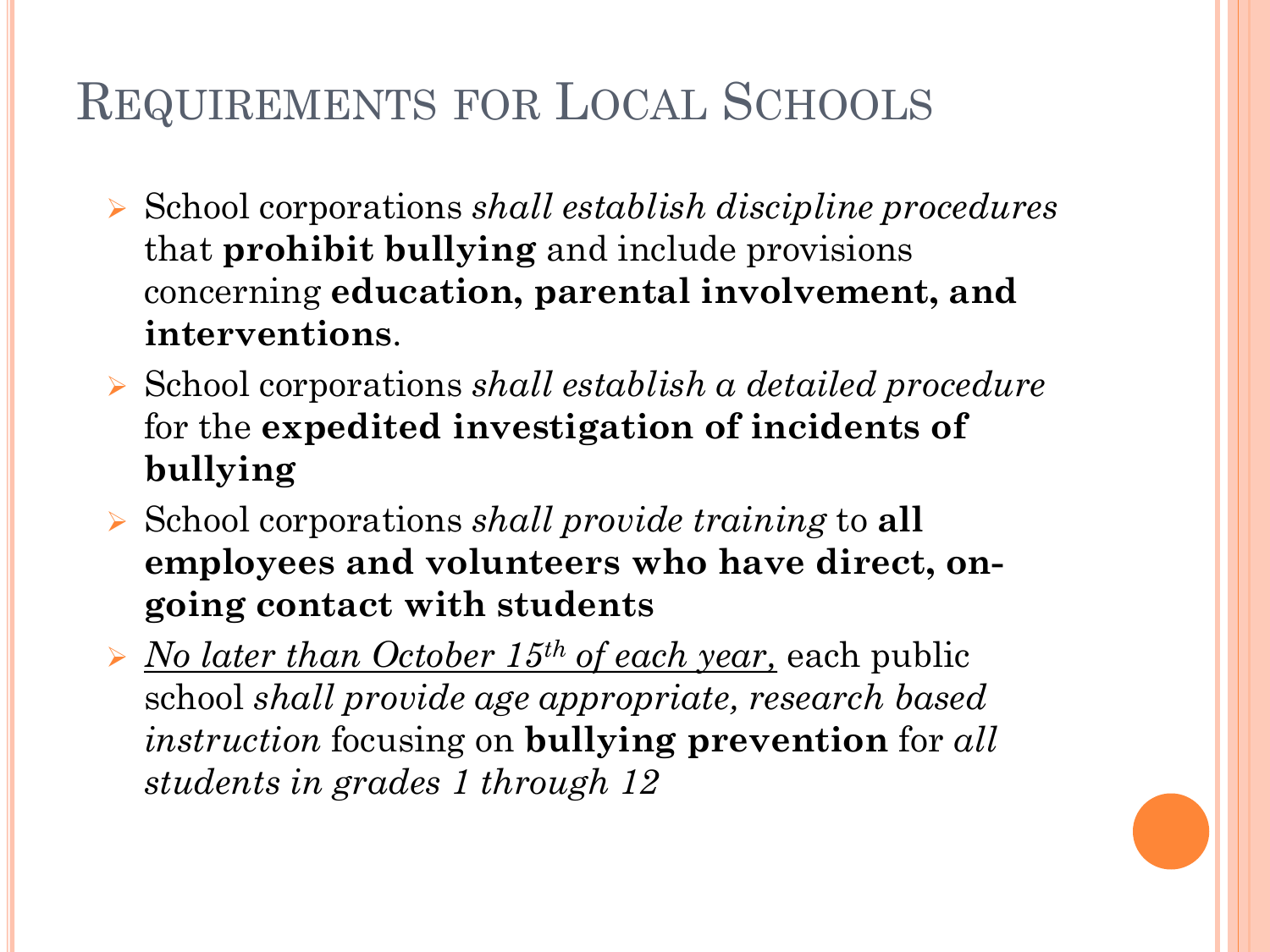# REQUIREMENTS FOR LOCAL SCHOOLS (CONT.)

- ➢ School corporations *shall establish a detailed procedure* for the **expedited investigation of incidents of bullying**. Procedures shall include:
	- ➢ Appropriate responses to bullying behaviors wherever the behaviors occur,
	- ➢ Provisions for anonymous and personal reporting to a staff member,
	- ➢ *Timetables* for **reporting bullying incidents to parents** of all students involved,
	- ➢ *Timetables* for **reporting bullying incidents to school administration, school counselors, superintendent, or law enforcement** if / when necessary,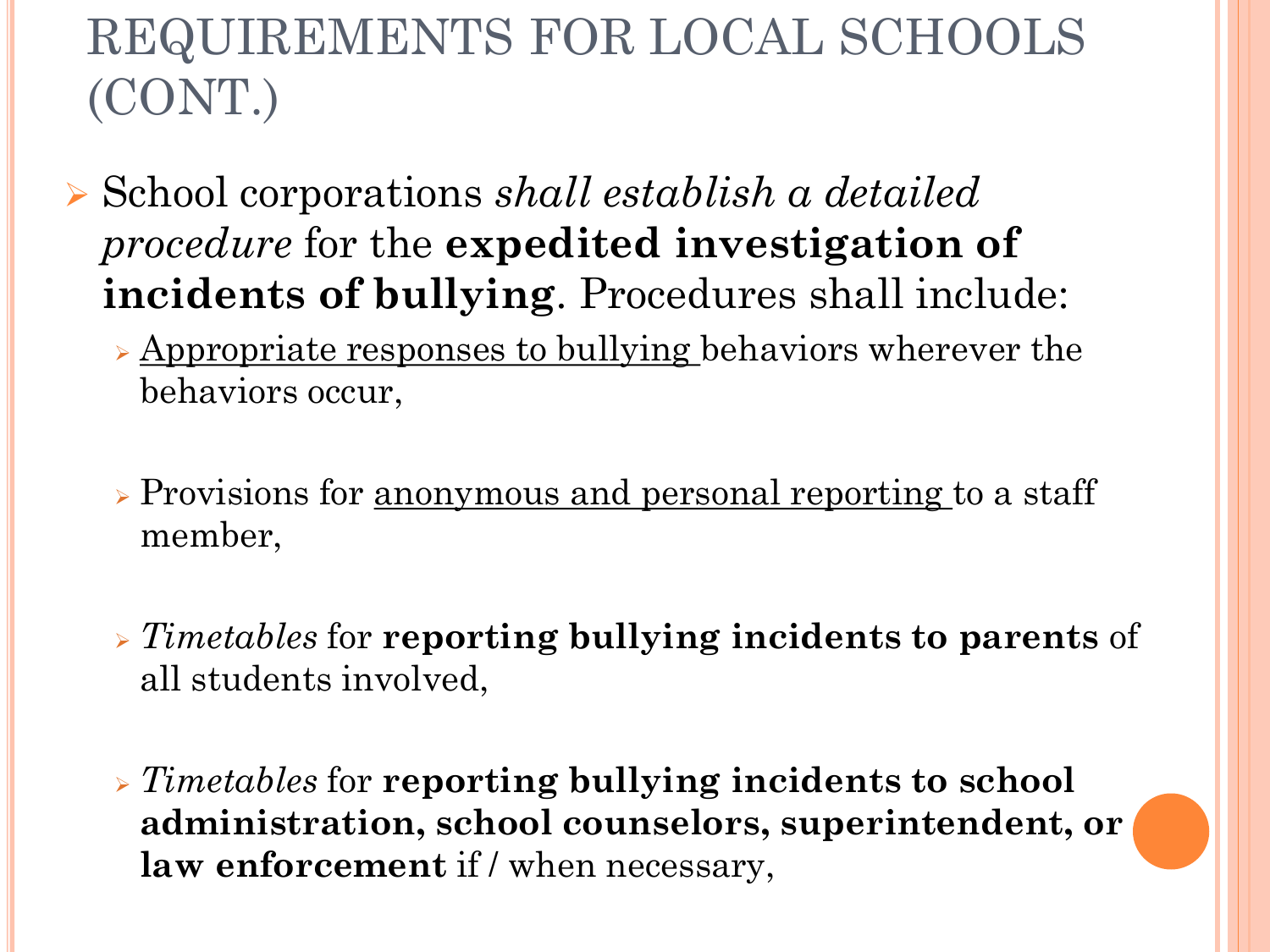#### REQUIREMENTS FOR LOCAL SCHOOLS (CONT.)

- ➢ *Discipline provisions* for teachers, school staff, or administrators who **fail to initiate or conduct an investigation** of a bullying incident, and
- ➢ *Discipline provisions* for the **false reporting of bullying.**
- ➢**Guidelines for provision of follow-up services for the targeted and bullying students**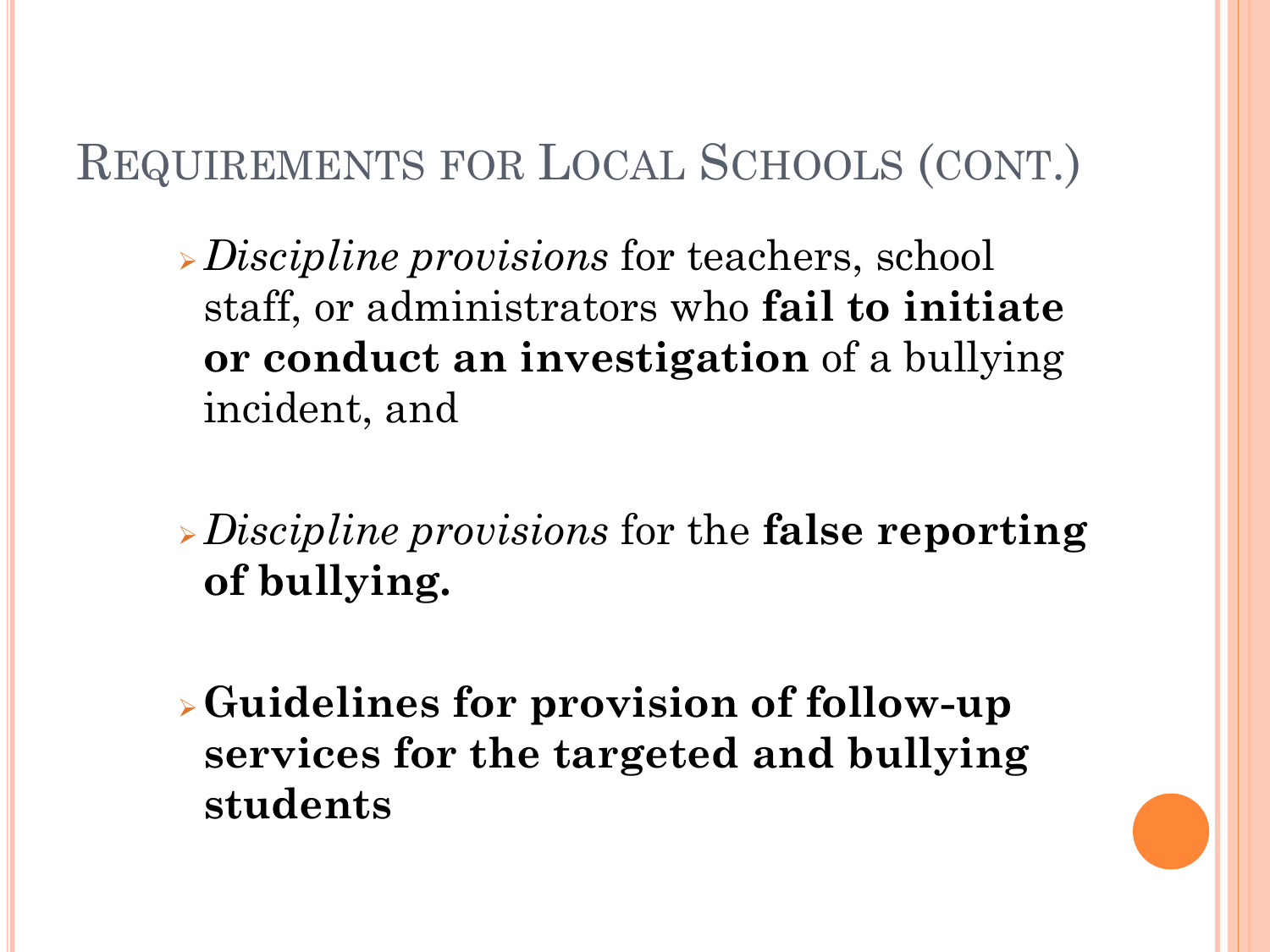#### Local School Policy (Handbook Language)

Insert an outline of your school's Policy on Bullying including where the information can be found in your Student Handbook / Code of Conduct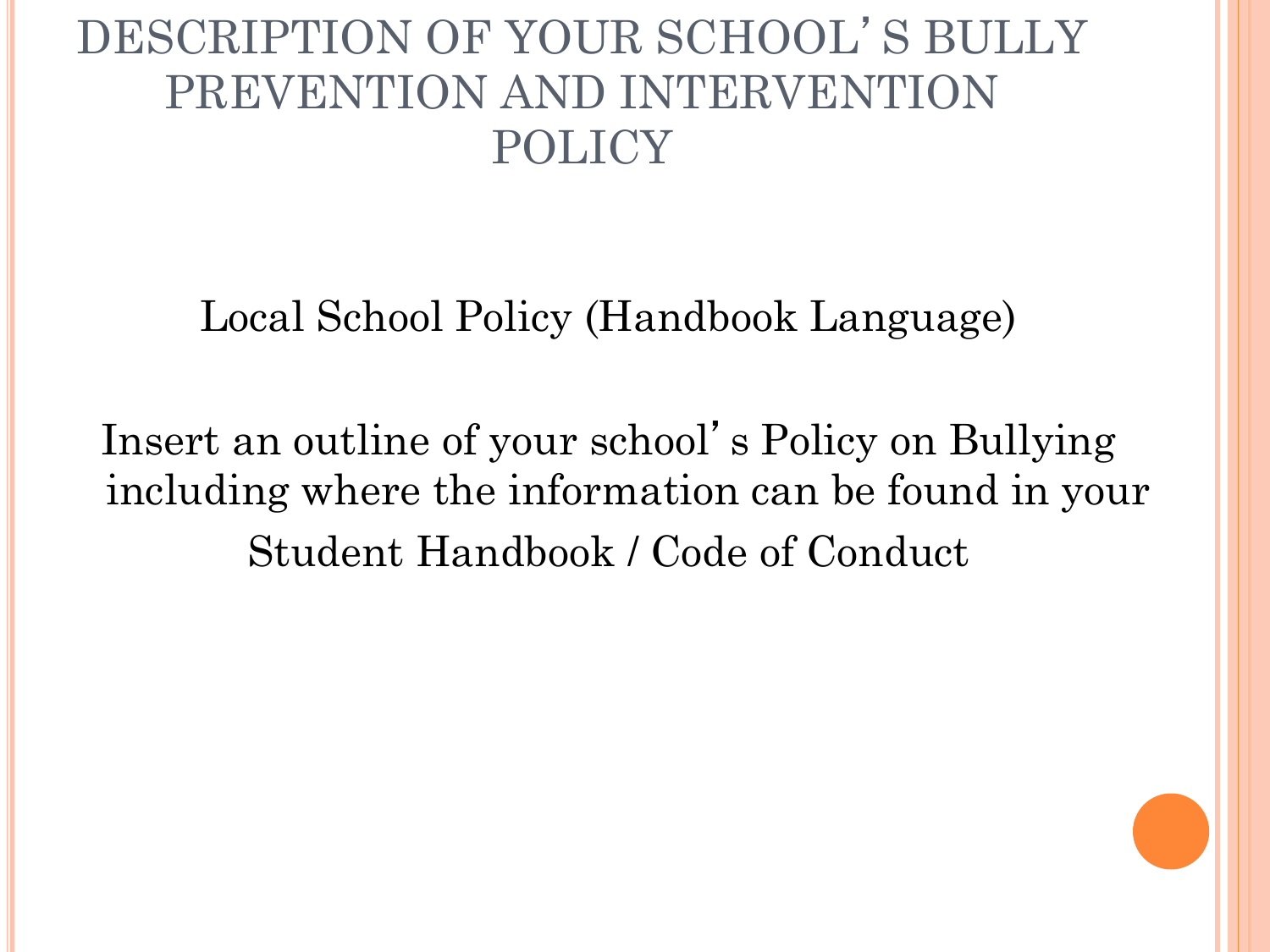Reporting Protocols & Timetables

Insert your reporting documentation including a directive on how referrals are made and review of the process evaluate each referral. Make staff aware of your intended timelines for assessment and follow-up interventions when a bullying incident has been identified.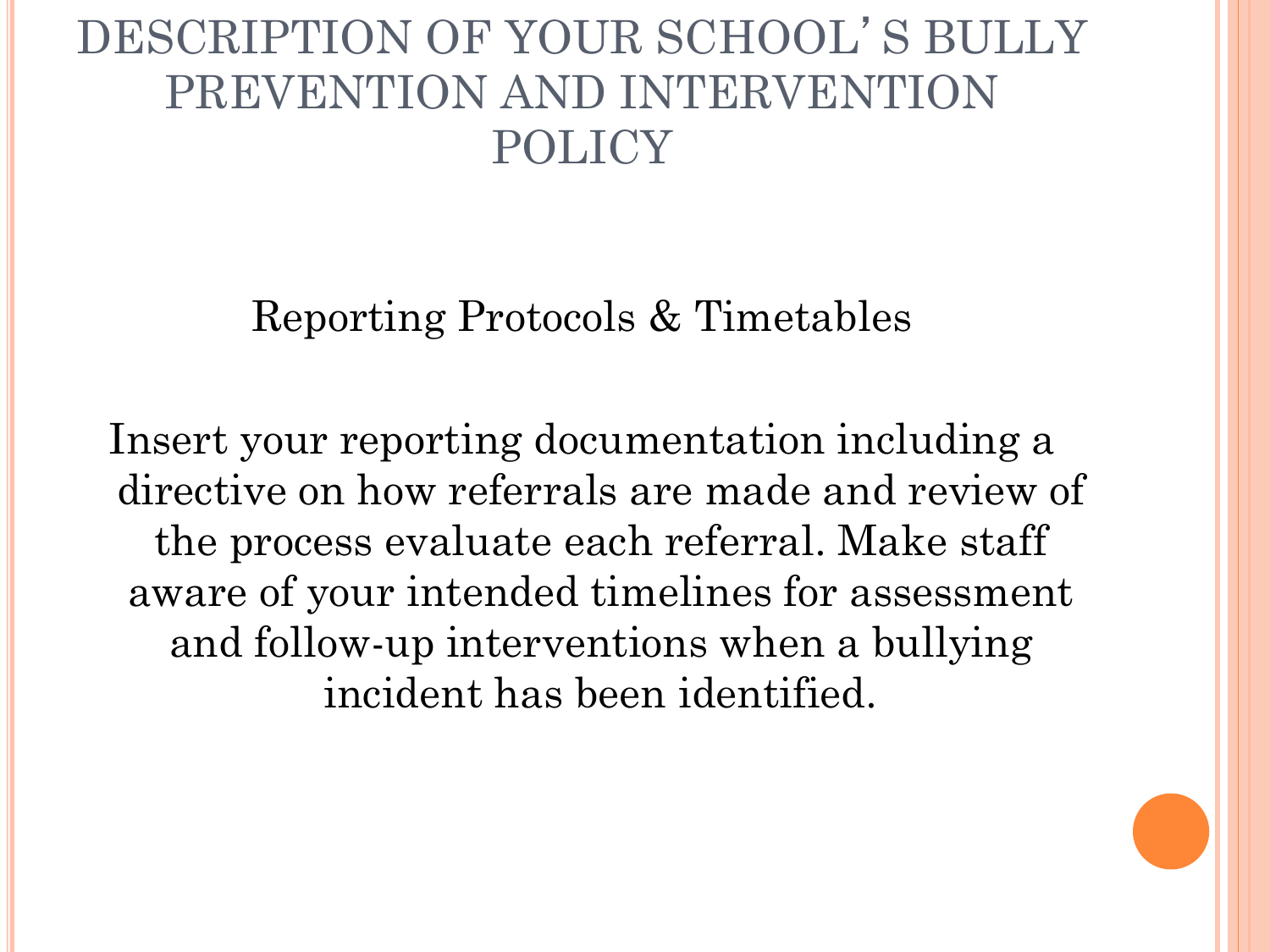Discipline Procedures

Insert an overview of your school' s discipline policy as it relates to bully prevention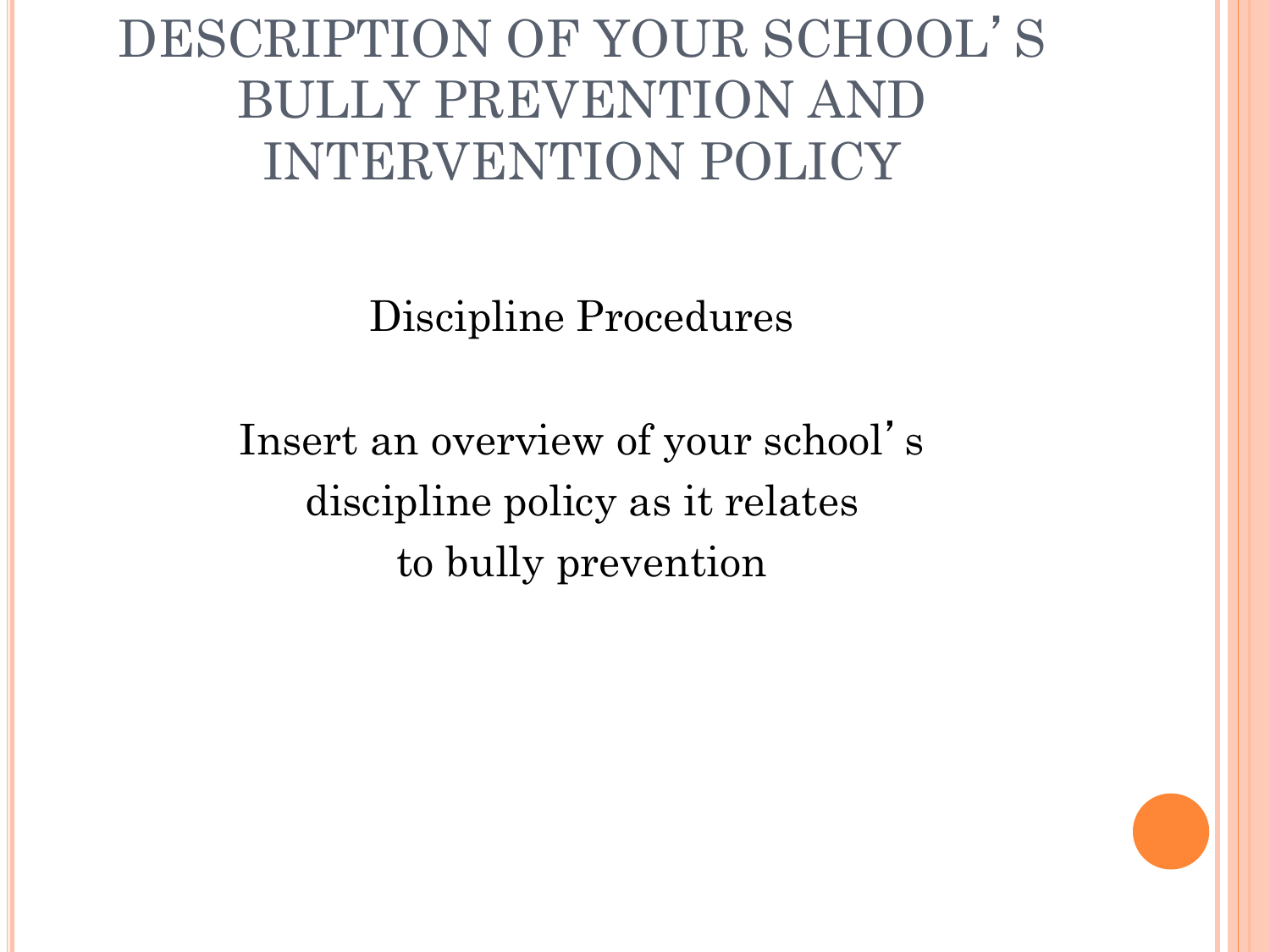Follow up services for targeted and bullying students

Insert description of your school's plan for follow up services to both the bully and the victim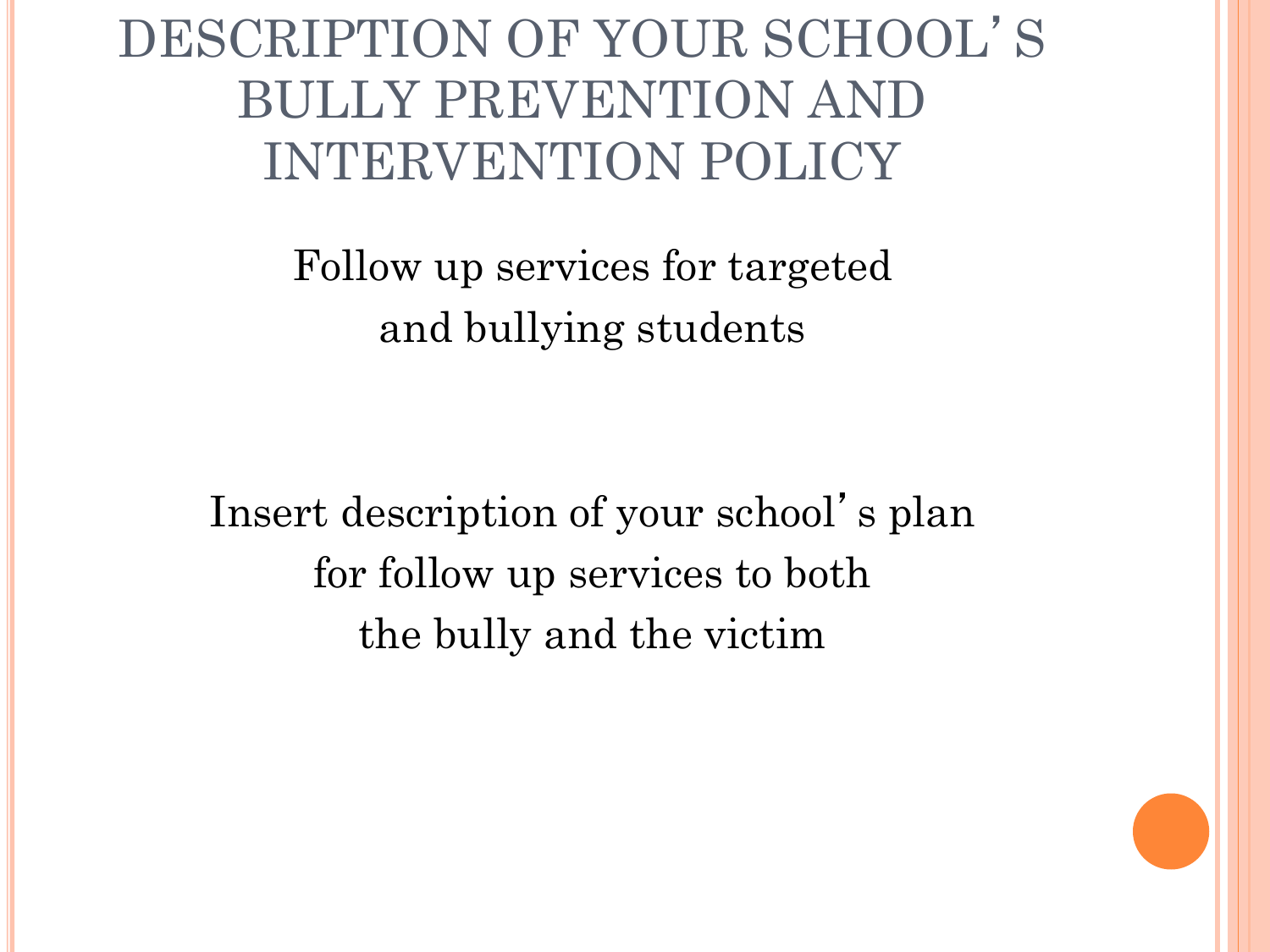Bullying Prevention Instruction for all students

Insert description or overview of your school's plan to deliver bully prevention instruction to your students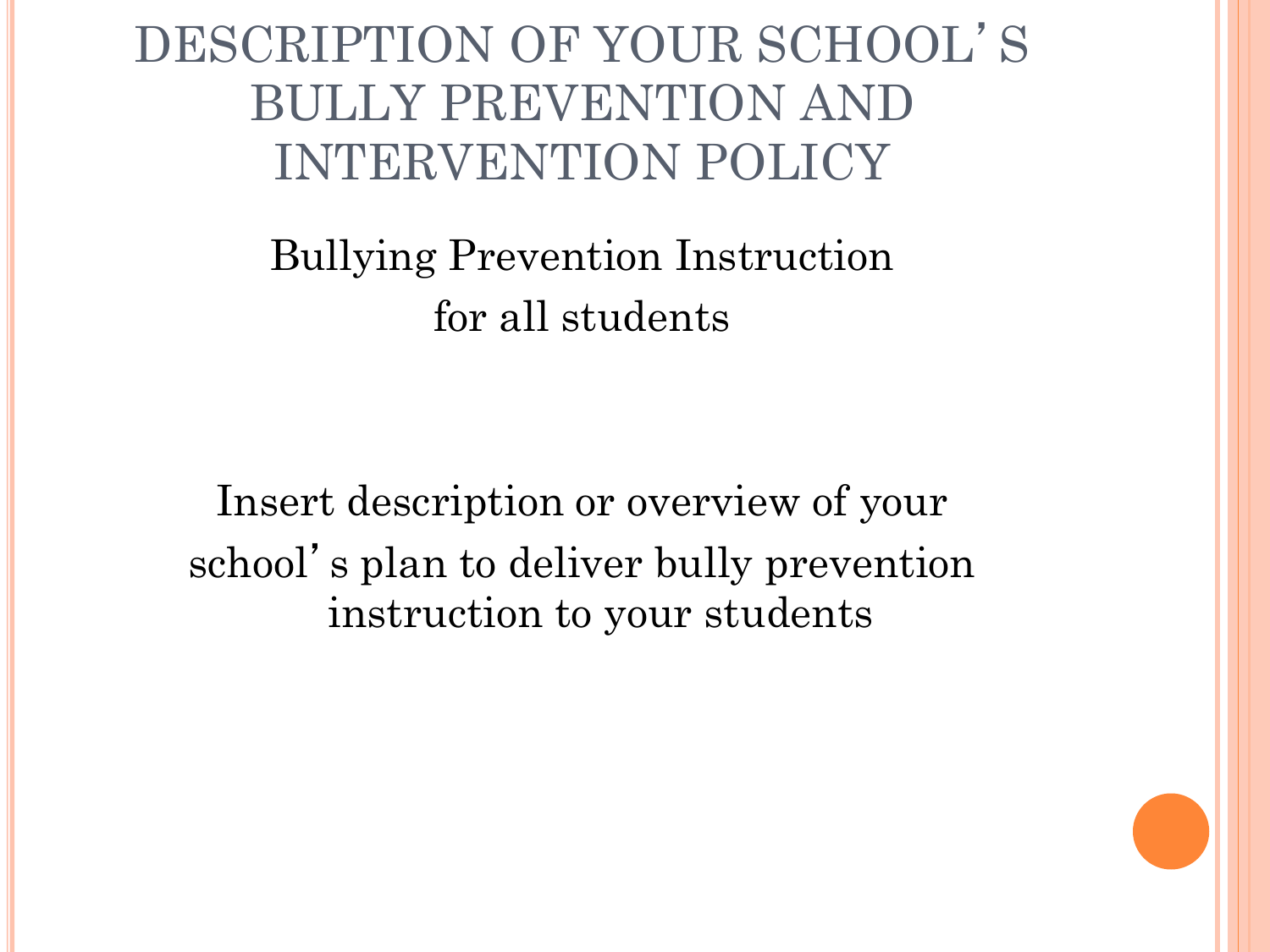# TRAINING ALL SCHOOL EMPLOYEES

Bullying is everyone's problem. It will only be controlled through a total school effort. Administrators, faculty and Educational Support Professionals (ESP) who may witness bullying in their school this year include:

Teachers, Instructional aides & substitute teachers

Administrators & Counselors

Cafeteria staff

**oBus Drivers** 

Custodians

Parent volunteers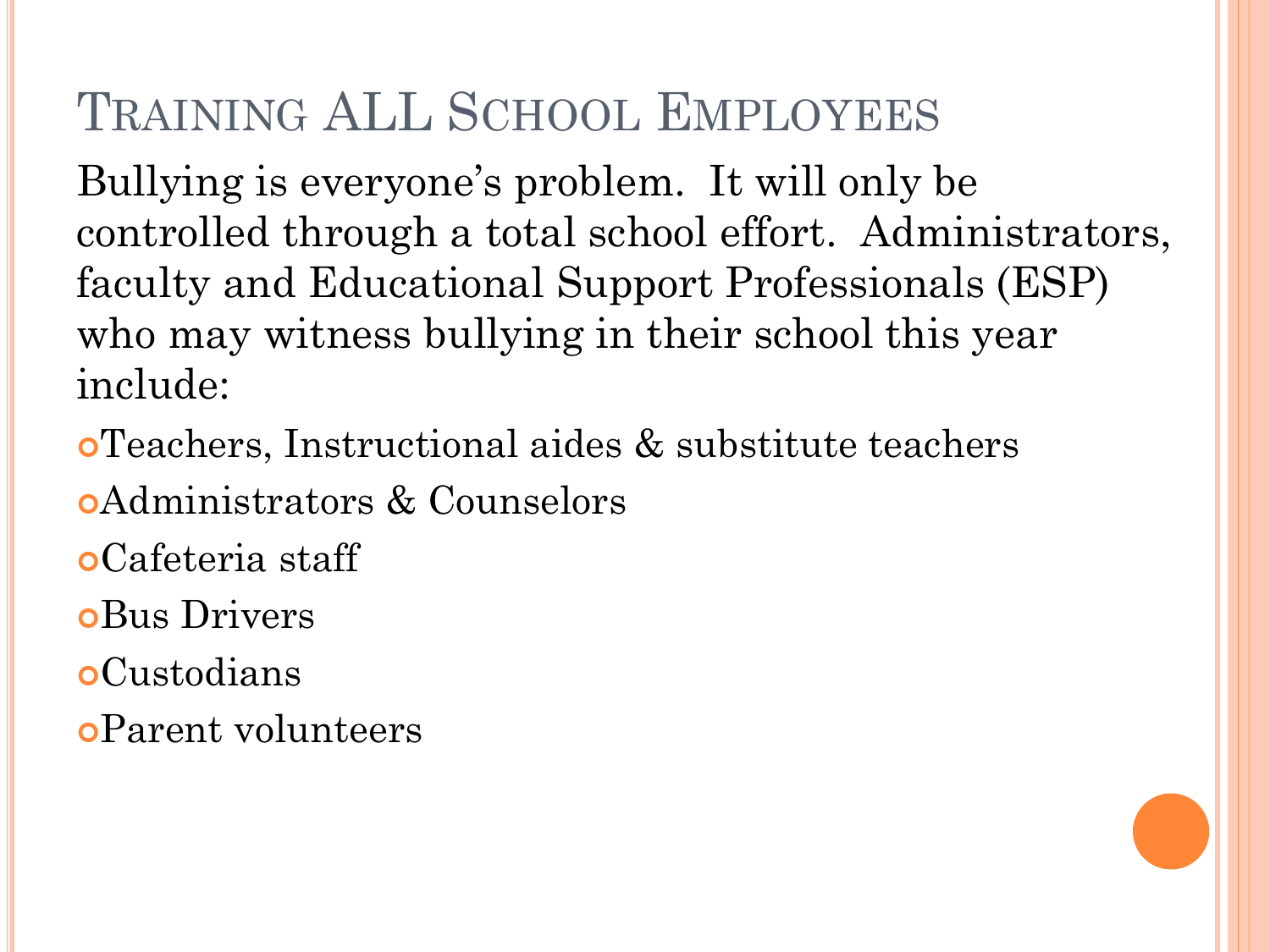## TRAINING ALL SCHOOL EMPLOYEES

School administrators are now required to hold their staff accountable for recognizing and reporting acts of bullying. We all need to be aware of:

- The definitions of bullying
- How to recognize bullying when we see it
- What are our schools protocols for reporting incidents to administrators
- How we can contribute to creating a safe school environment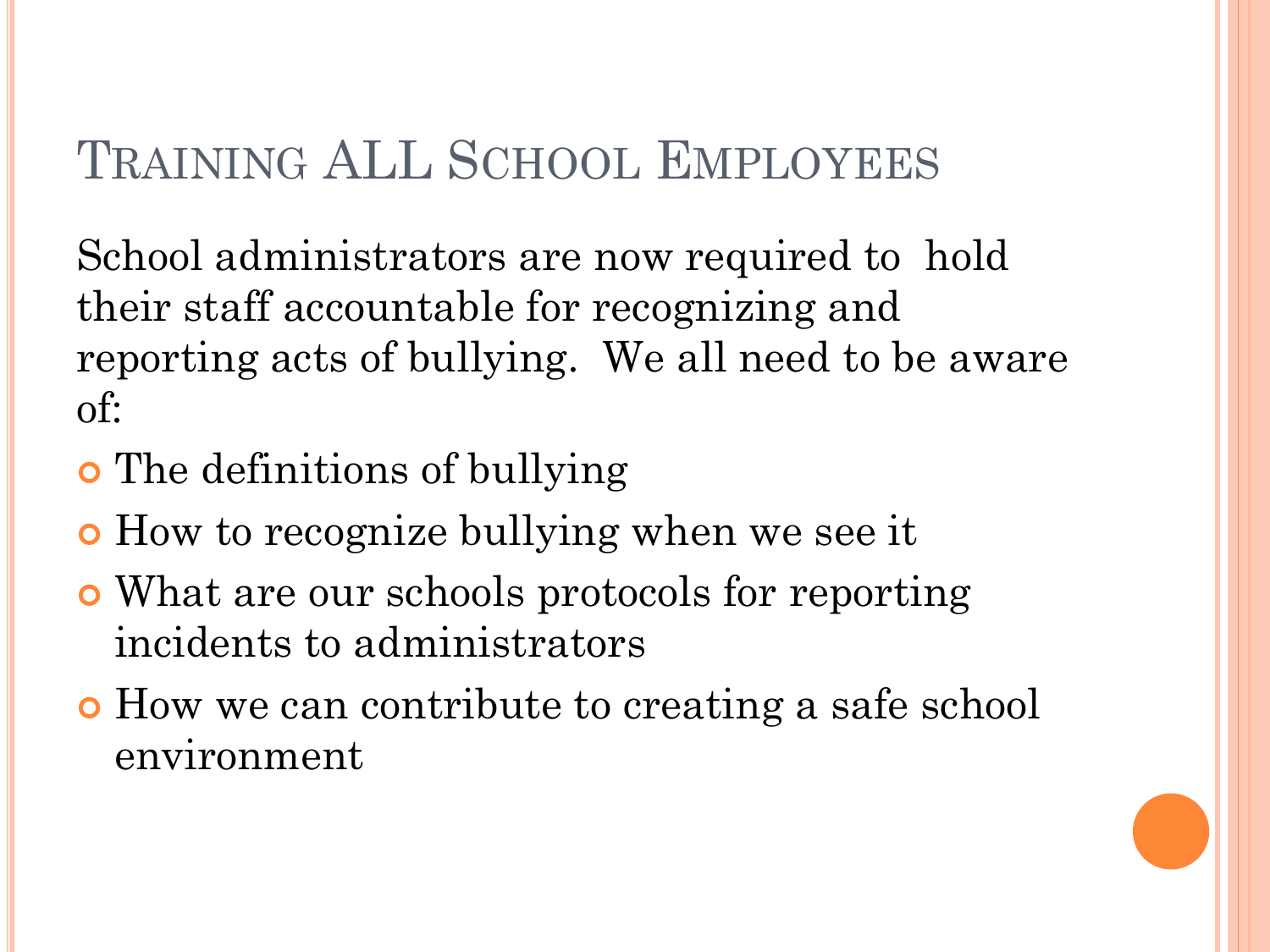Remember….

It takes everyone working together to make your school a safe and supportive environment where every student feels welcome and ready to learn.

Learn about bullying and how it differs from other student behaviors.

Make sure you are well versed in your school's bully incident reporting protocols.

Make the development of a positive school climate your priority. Promote it in the classroom and in the halls